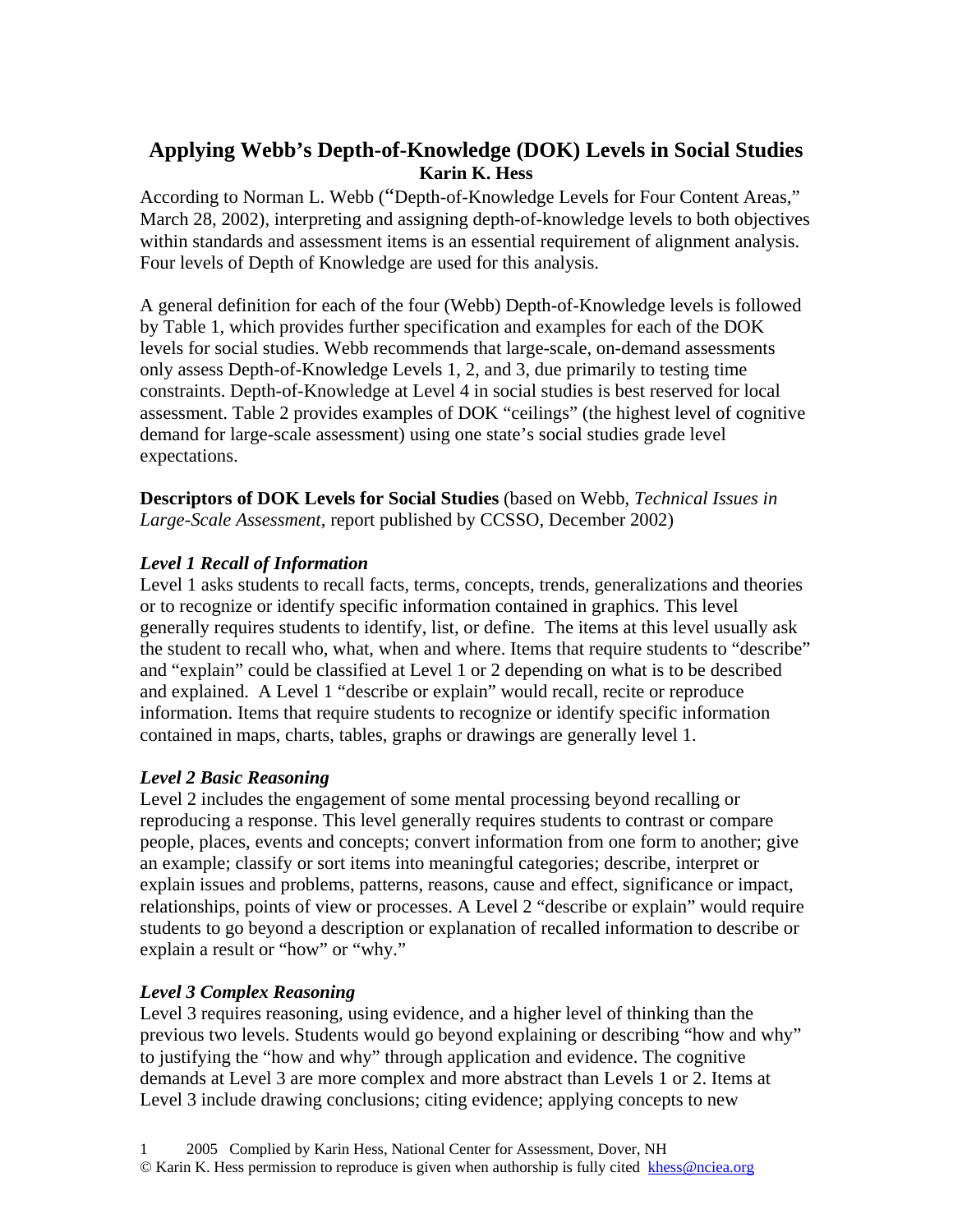situations; using concepts to solve problems; analyzing similarities and differences in issues and problems; proposing and evaluating solutions to problems; recognizing and explaining misconceptions or making connections across time and place to explain a concept or big idea.

#### *Level 4 Extended Reasoning*

Level 4 requires the complex reasoning of Level 3 with the addition of planning, investigating, or developing that will most likely require an extended period of time. The extended time period is not a distinguishing factor if the required work is only repetitive and does not require applying significant conceptual understanding and higher-order thinking. At this level the cognitive demands should be high and the work should be very complex. Students should be required to connect and relate ideas and concepts *within* the content area or *among* content areas in order to be at this highest level. The distinguishing factor for Level 4 would be evidence through a task or product that the cognitive demands have been met. A Level 4 performance will require students to analyze and synthesize information from multiple sources, examine and explain alternative perspectives across a variety of sources and/or describe and illustrate how common themes and concepts are found across time and place. In some Level 4 performance students will make predictions with evidence as support, develop a logical argument, or plan and develop solutions to problems.

Many on-demand assessment instruments will not include assessment activities that could be classified as Level 4. However, standards, goals, and objectives can be stated so as to expect students to perform thinking at this level. On-demand assessments that do include tasks, products, or extended responses would be classified as Level 4 when the task or response requires evidence that the cognitive requirements have been met.

# **Source of Challenge Criterion for Social Studies**

The Source of Challenge criterion is only used to identify items where the major cognitive demand is inadvertently placed and is other than the targeted social studies content, concept, skill and application. Excessive reading demands, cultural bias, or specialized knowledge could be reasons for an item to have a source of challenge problem. Such item characteristics may cause some students to not answer an assessment item or answer an assessment item incorrectly even though they have the social studies content knowledge, understanding and skills being assessed. Items with an appropriate source of challenge level will differentiate between those students who have the social studies knowledge and understanding the assessment item intends to measure from those students who do not have this knowledge.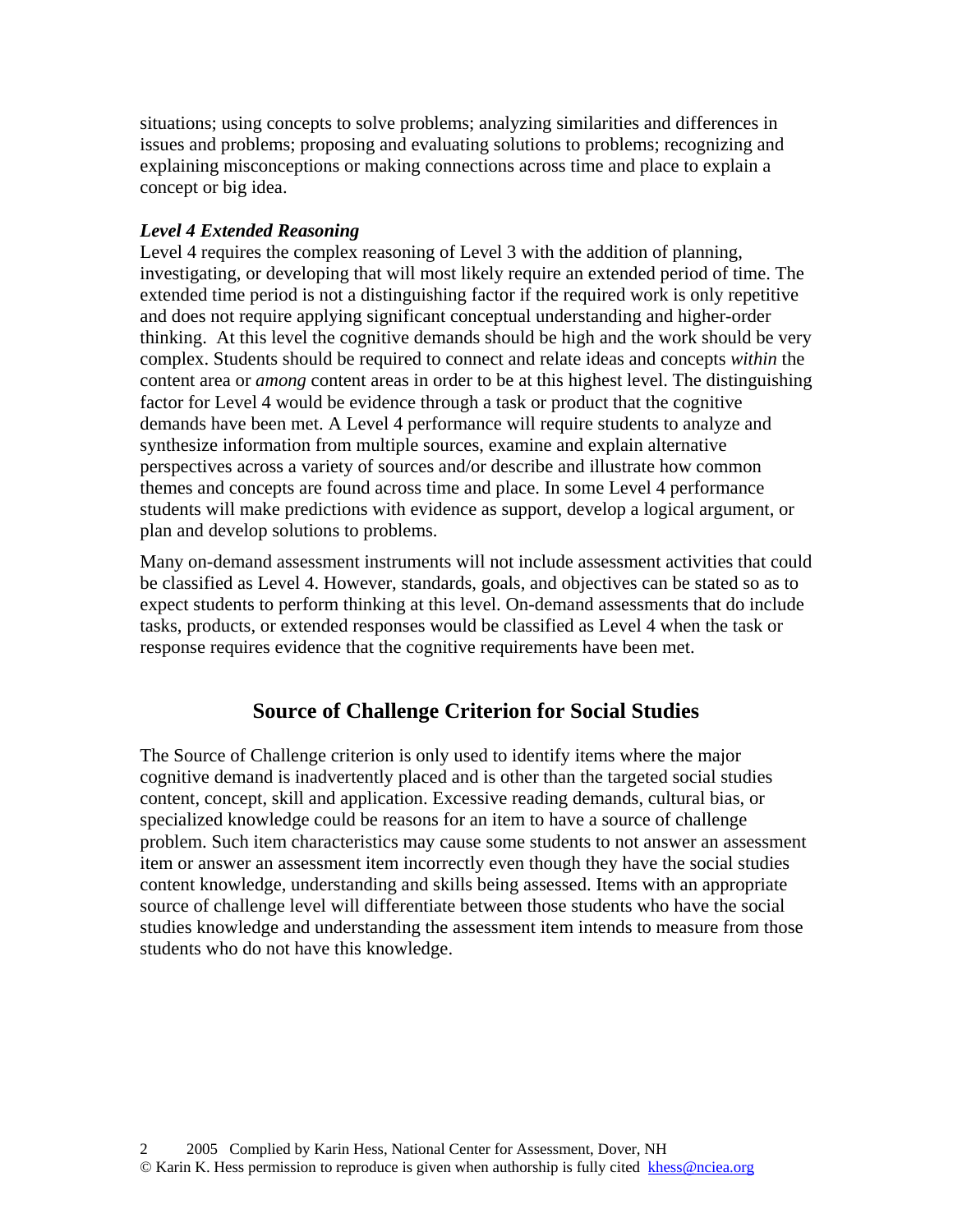# **Table 1: Sample Depth-of-Knowledge Level Descriptors for Social Studies (Based on Webb, Karin Hess, 2005, National Center for Assessment [www.nciea.org\)](http://www.nciea.org/)**

| Level 1 |                              | Level 2                |                          | Level 3                  |                         | Level 4                   |                        |
|---------|------------------------------|------------------------|--------------------------|--------------------------|-------------------------|---------------------------|------------------------|
|         | <b>Recall of Information</b> | <b>Basic Reasoning</b> |                          | <b>Complex Reasoning</b> |                         | <b>Extended Reasoning</b> |                        |
| a.      | Recall or recognition        |                        |                          | a.                       | Explain, generalize, or | a.                        | Analyze and explain    |
|         | of: fact, term, concept,     | a.                     | Describe cause-effect    |                          | connect ideas, using    |                           | multiple perspectives  |
|         | trend, generalization,       |                        | of particular events     |                          | supporting evidence     |                           | or issues within or    |
|         | event, or document           | b.                     | Describe or explain:     |                          | from a text/source      |                           | across time periods,   |
| b.      | Identify or describe         |                        | how (relationships or    | b.                       | Apply a concept in      |                           | events, or cultures    |
|         | features of places or        |                        | results), why, points of |                          | other contexts          | b.                        | Gather, analyze,       |
|         | people                       |                        | view, processes,         | c.                       | Make and support        |                           | organize, and          |
| c.      | Identify key figures in      |                        | significance, or impact  |                          | inferences about        |                           | synthesize information |
|         | a particular context         | c.                     | Identify patterns in     |                          | implied causes and      |                           | from multiple (print   |
|         | meaning of words             |                        | events or behavior       |                          | effects                 |                           | and non print) sources |
| d.      | Describe or explain:         | d.                     | Categorize events or     | d.                       | Draw conclusion or      | c.                        | Make predictions with  |
|         | who, what, where,            |                        | figures in history into  |                          | form alternative        |                           | evidence as support    |
|         | when                         |                        | meaningful groups        |                          | conclusions             | d.                        | Plan and develop       |
| e.      | Identify specific            | e.                     | Identify and             | e.                       | Analyze how changes     |                           | solutions to problems  |
|         | information contained        |                        | summarize the major      |                          | have affected people    | e.                        | Given a                |
|         | in maps, charts, tables,     |                        | events, problem,         |                          | or places               |                           | situation/problem,     |
|         | graphs, or drawings          |                        | solution, conflicts      | f.                       | Use concepts to solve   |                           | research, define, and  |
|         |                              | f.                     | Distinguish between      |                          | problems                |                           | describe the           |
|         |                              |                        | fact and opinion         | g.                       | Analyze similarities    |                           | situation/problem and  |
|         |                              | g.                     | Organize information     |                          | and differences in      |                           | provide alternative    |
|         |                              |                        | to show relationships    |                          | issues or problems      |                           | solutions              |
|         |                              | h.                     | Compare and contrast     | h.                       | Propose and evaluate    | f.                        | Describe, define, and  |
|         |                              |                        | people, events, places,  |                          | solutions               |                           | illustrate common      |
|         |                              |                        | concepts                 | i.                       | Recognize and explain   |                           | social, historical,    |
|         |                              | i.                     | Give examples and        |                          | misconceptions related  |                           | economic, or           |
|         |                              |                        | non-examples to          |                          | to concepts             |                           | geographical themes    |
|         |                              |                        | illustrate an            |                          |                         |                           | and how they           |
|         |                              |                        | idea/concept             |                          |                         |                           | interrelate            |
|         |                              |                        |                          |                          |                         |                           |                        |
|         |                              |                        |                          |                          |                         |                           |                        |
|         |                              |                        |                          |                          |                         |                           |                        |
|         |                              |                        |                          |                          |                         |                           |                        |
|         |                              |                        |                          |                          |                         |                           |                        |
|         |                              |                        |                          |                          |                         |                           |                        |
|         |                              |                        |                          |                          |                         |                           |                        |
|         |                              |                        |                          |                          |                         |                           |                        |
|         |                              |                        |                          |                          |                         |                           |                        |
|         |                              |                        |                          |                          |                         |                           |                        |
|         |                              |                        |                          |                          |                         |                           |                        |
|         |                              |                        |                          |                          |                         |                           |                        |
|         |                              |                        |                          |                          |                         |                           |                        |
|         |                              |                        |                          |                          |                         |                           |                        |
|         |                              |                        |                          |                          |                         |                           |                        |
|         |                              |                        |                          |                          |                         |                           |                        |
|         |                              |                        |                          |                          |                         |                           |                        |
|         |                              |                        |                          |                          |                         |                           |                        |
|         |                              |                        |                          |                          |                         |                           |                        |
|         |                              |                        |                          |                          |                         |                           |                        |